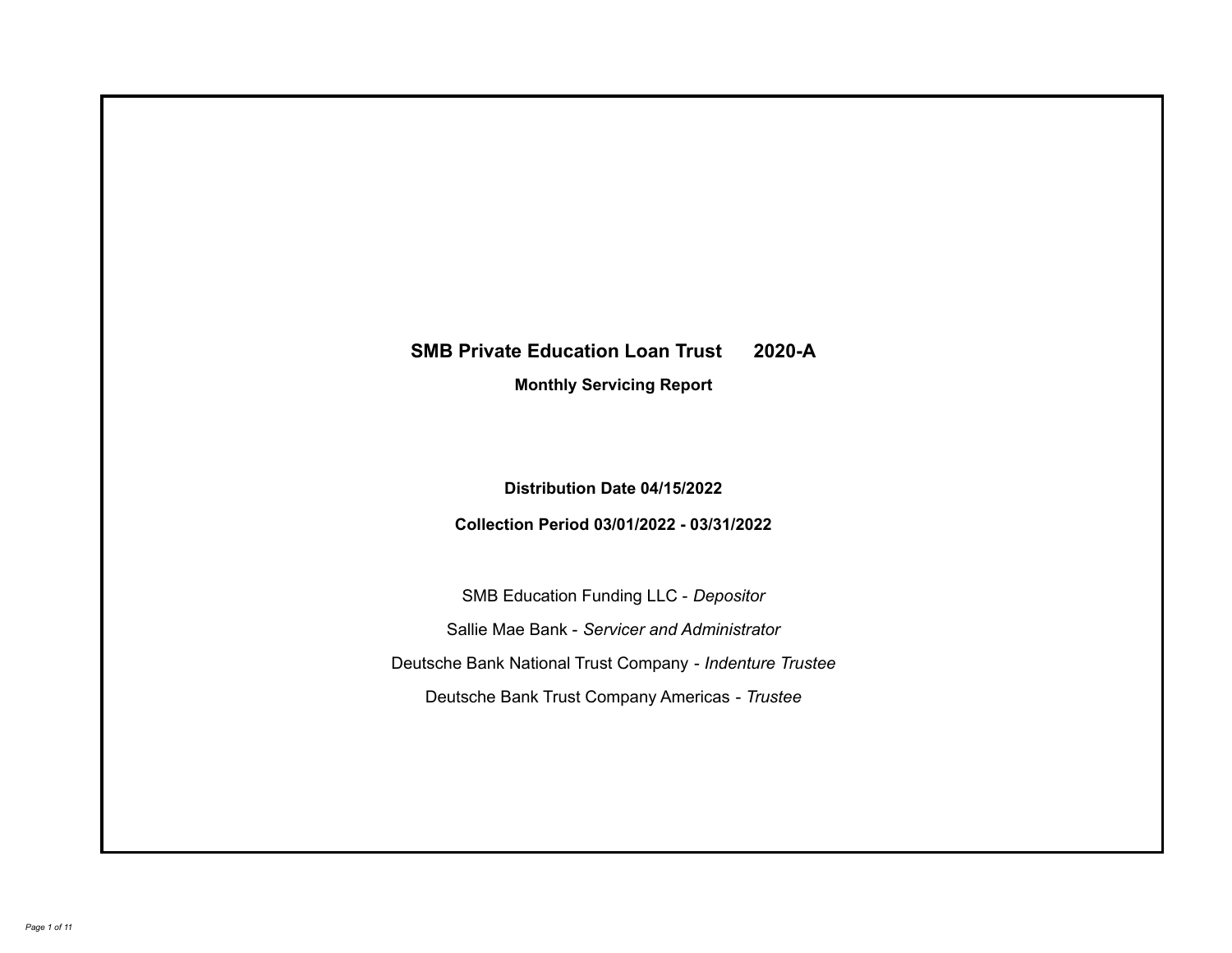A

| <b>Student Loan Portfolio Characteristics</b>                                                                                                                                | <b>Settlement Date</b><br>02/12/2020 | 02/28/2022                                                   | 03/31/2022                                                   |
|------------------------------------------------------------------------------------------------------------------------------------------------------------------------------|--------------------------------------|--------------------------------------------------------------|--------------------------------------------------------------|
| <b>Principal Balance</b><br>Interest to be Capitalized Balance                                                                                                               | \$633,058,651.76<br>43,030,628.43    | \$449,146,363.26<br>26,607,525.15                            | \$438,736,931.27<br>25,103,361.78                            |
| Pool Balance                                                                                                                                                                 | \$676,089,280.19                     | \$475,753,888.41                                             | \$463,840,293.05                                             |
| Weighted Average Coupon (WAC)<br>Weighted Average Remaining Term<br>Number of Loans<br>Number of Borrowers<br>Pool Factor<br>Since Issued Total Constant Prepayment Rate (1) | 9.38%<br>138.37<br>54,630<br>52,691  | 8.58%<br>131.74<br>39,743<br>38,489<br>0.703685005<br>13.69% | 8.72%<br>131.14<br>38,879<br>37,650<br>0.686063670<br>14.02% |
|                                                                                                                                                                              |                                      |                                                              |                                                              |

| <b>Debt Securities</b> | <b>Cusip/Isin</b> | 03/15/2022       | 04/15/2022       |
|------------------------|-------------------|------------------|------------------|
| A2A                    | 78449UAB4         | \$270,631,087.99 | \$260,220,730.63 |
| A2B                    | 78449UAC2         | \$42,286,107.50  | \$40,659,489.16  |
|                        | 78449UAD0         | \$47,000,000.00  | \$47,000,000.00  |

| $\sim$<br>◡ | <b>Certificates</b> | Cusip/Isin | 03/15/2022   | 04/15/2022   |
|-------------|---------------------|------------|--------------|--------------|
|             | Residual            | 78449UAE8  | \$100,000.00 | \$100.000.00 |

| <b>Account Balances</b> | 03/15/2022   | 04/15/2022   |
|-------------------------|--------------|--------------|
| Reserve Account Balance | 1.729.328.00 | 1.729.328.00 |

| E. | <b>Asset / Liability</b>               | 03/15/2022       | 04/15/2022       |
|----|----------------------------------------|------------------|------------------|
|    | Overcollateralization Percentage       | 24.35%           | 25.00%           |
|    | Specified Overcollateralization Amount | \$118,938,472.10 | \$115,960,073.26 |
|    | Actual Overcollateralization Amount    | \$115,836,692.92 | \$115,960,073.26 |

(1) For additional information, see 'Since Issued CPR Methodology' found in section VIII of this report .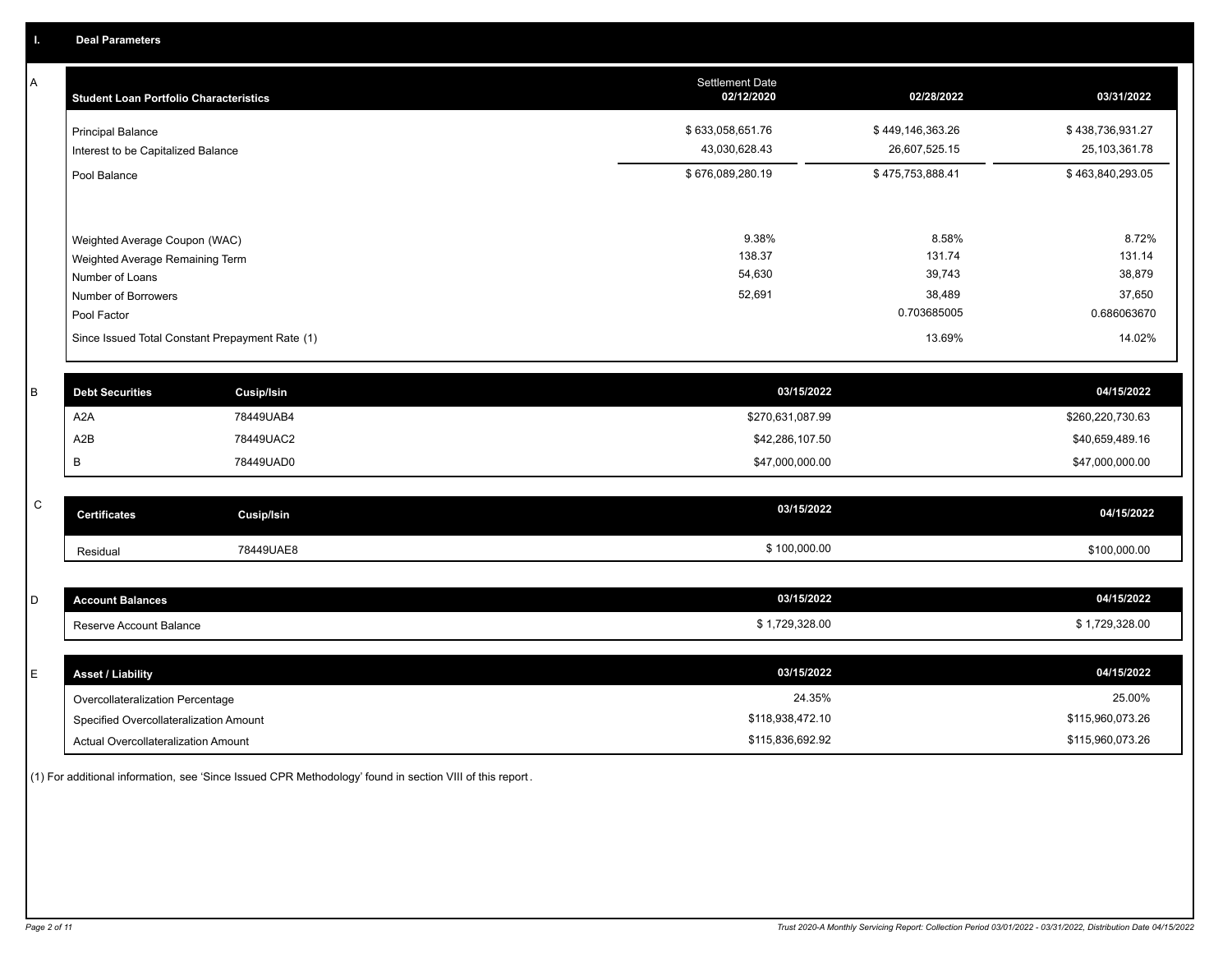#### **II. 2020-A Trust Activity 03/01/2022 through 03/31/2022**

# **Total Principal Receipts \$ 11,136,643.30**  Other Principal Deposits 103,182.77 Servicer Principal Reimbursement 0.00 Seller Principal Reimbursement 0.00 Borrower Principal 11,033,460.53 A **Student Loan Principal Receipts**

#### B **Student Loan Interest Receipts**

| <b>Total Interest Receipts</b>  | \$2,502,035.17 |
|---------------------------------|----------------|
| Other Interest Deposits         | 2,608.16       |
| Servicer Interest Reimbursement | 0.00           |
| Seller Interest Reimbursement   | 0.00           |
| Borrower Interest               | 2,499,427.01   |

| C       | <b>Recoveries on Realized Losses</b>                             | \$79,626.98     |
|---------|------------------------------------------------------------------|-----------------|
| D       | Investment Income                                                | \$1,279.22      |
| Е.      | <b>Funds Borrowed from Next Collection Period</b>                | \$0.00          |
| F.      | <b>Funds Repaid from Prior Collection Period</b>                 | \$0.00          |
| G       | Loan Sale or Purchase Proceeds                                   | \$0.00          |
| H       | Initial Deposits to Distribution Account                         | \$0.00          |
|         | <b>Excess Transferred from Other Accounts</b>                    | \$0.00          |
|         | <b>Borrower Benefit Reimbursements</b>                           | \$0.00          |
| Κ       | <b>Other Deposits</b>                                            | \$0.00          |
| ┗       | <b>Other Fees Collected</b>                                      | \$0.00          |
| М       | <b>AVAILABLE FUNDS</b>                                           | \$13,719,584.67 |
| N       | Non-Cash Principal Activity During Collection Period             | \$727,211.31    |
| $\circ$ | Aggregate Purchased Amounts by the Depositor, Servicer or Seller | \$105,790.93    |
| P       | Aggregate Loan Substitutions                                     | \$0.00          |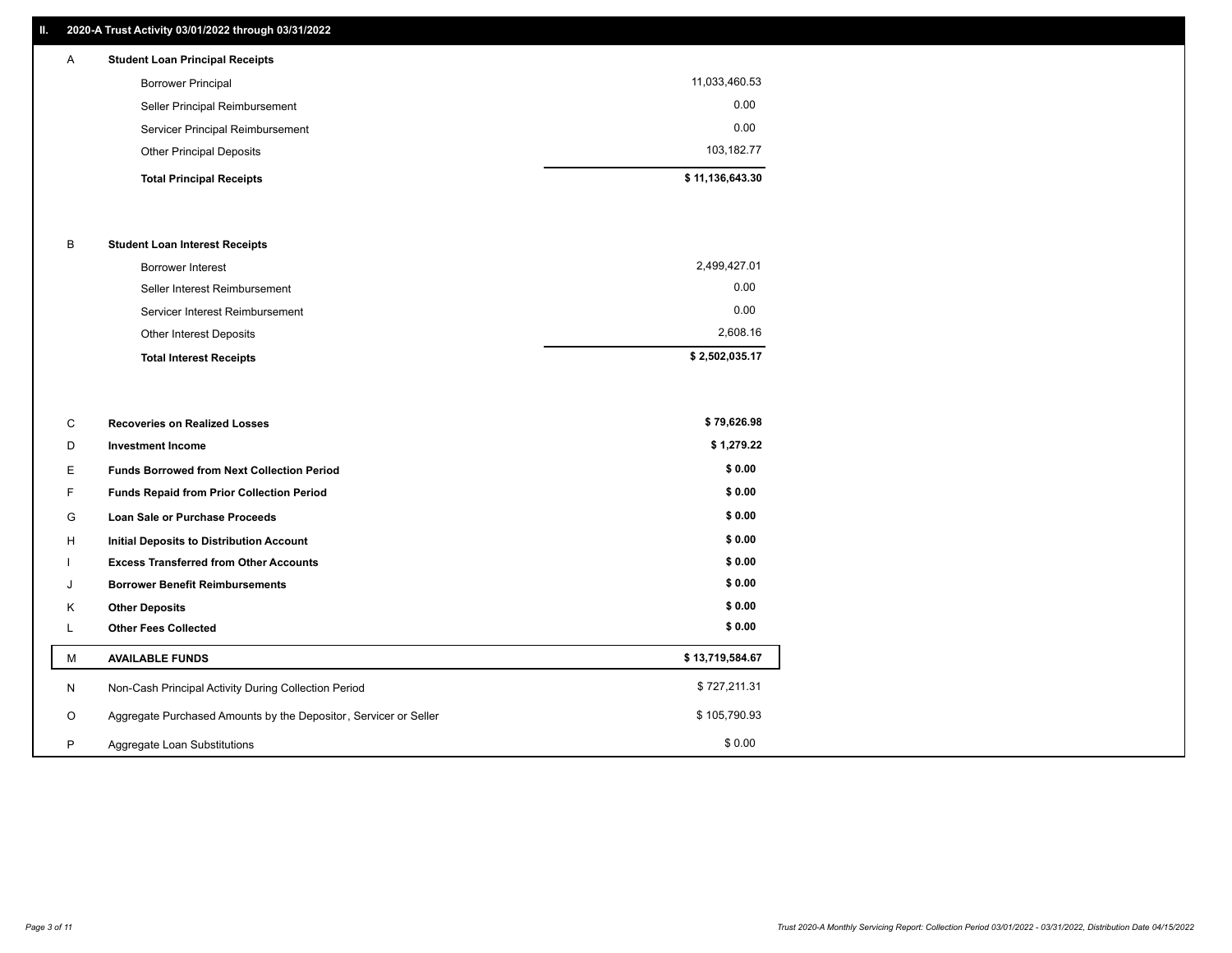|                   | <b>Loans by Repayment Status</b> |                          |            |                                                           |                |                            |                          |         |                                                           |                |                            |
|-------------------|----------------------------------|--------------------------|------------|-----------------------------------------------------------|----------------|----------------------------|--------------------------|---------|-----------------------------------------------------------|----------------|----------------------------|
|                   |                                  |                          | 03/31/2022 |                                                           |                | 02/28/2022                 |                          |         |                                                           |                |                            |
|                   |                                  | <b>Wtd Avg</b><br>Coupon | # Loans    | Principal and<br><b>Interest Accrued</b><br>to Capitalize | % of Principal | % of Loans in<br>Repay (1) | <b>Wtd Avg</b><br>Coupon | # Loans | Principal and<br><b>Interest Accrued</b><br>to Capitalize | % of Principal | % of Loans in<br>Repay (1) |
| INTERIM:          | IN SCHOOL                        | 10.04%                   | 2,571      | \$40,450,375.87                                           | 8.721%         | $-$ %                      | 9.92%                    | 2,590   | \$40,361,079.68                                           | 8.484%         | $-$ %                      |
|                   | GRACE                            | 9.78%                    | 706        | \$10,026,246.30                                           | 2.162%         | $-$ %                      | 9.61%                    | 841     | \$12,263,777.89                                           | 2.578%         | $-$ %                      |
|                   | <b>DEFERMENT</b>                 | 9.36%                    | 2,006      | \$27,216,836.98                                           | 5.868%         | $-$ %                      | 9.22%                    | 2,470   | \$33,066,040.57                                           | 6.950%         | $-$ %                      |
| <b>REPAYMENT:</b> | <b>CURRENT</b>                   | 8.48%                    | 32,066     | \$364,372,615.23                                          | 78.556%        | 94.361%                    | 8.32%                    | 32,199  | \$366,614,776.44                                          | 77.060%        | 93.989%                    |
|                   | 30-59 DAYS DELINQUENT            | 9.18%                    | 535        | \$7,785,499.64                                            | 1.678%         | 2.016%                     | 9.13%                    | 662     | \$9,368,643.34                                            | 1.969%         | 2.402%                     |
|                   | 60-89 DAYS DELINQUENT            | 9.16%                    | 311        | \$4,512,565.99                                            | 0.973%         | 1.169%                     | 9.31%                    | 350     | \$5,050,215.28                                            | 1.062%         | 1.295%                     |
|                   | 90+ DAYS DELINQUENT              | 9.31%                    | 250        | \$3,372,240.12                                            | 0.727%         | 0.873%                     | 8.94%                    | 264     | \$3,685,050.77                                            | 0.775%         | 0.945%                     |
|                   | FORBEARANCE                      | 8.34%                    | 434        | \$6,103,912.92                                            | 1.316%         | 1.581%                     | 7.96%                    | 367     | \$5,344,304.44                                            | 1.123%         | 1.370%                     |
| <b>TOTAL</b>      |                                  |                          | 38,879     | \$463,840,293.05                                          | 100.00%        | 100.00%                    |                          | 39,743  | \$475,753,888.41                                          | 100.00%        | 100.00%                    |

Percentages may not total 100% due to rounding \*

1 Loans classified in "Repayment" include any loan for which interim interest only, \$25 fixed payments or full principal and interest payments are due.

| <b>Loans by Borrower Status</b> |                                                                                                                            |                          |         |                                                                  |                |                                |                          |         |                                                           |                |                                |
|---------------------------------|----------------------------------------------------------------------------------------------------------------------------|--------------------------|---------|------------------------------------------------------------------|----------------|--------------------------------|--------------------------|---------|-----------------------------------------------------------|----------------|--------------------------------|
|                                 |                                                                                                                            |                          |         | 03/31/2022                                                       |                |                                | 02/28/2022               |         |                                                           |                |                                |
|                                 |                                                                                                                            | <b>Wtd Avg</b><br>Coupon | # Loans | <b>Principal and</b><br><b>Interest Accrued</b><br>to Capitalize | % of Principal | % of Loans in<br>P&I Repay (2) | <b>Wtd Avg</b><br>Coupon | # Loans | Principal and<br><b>Interest Accrued</b><br>to Capitalize | % of Principal | % of Loans in<br>P&I Repay (2) |
| INTERIM:                        | IN SCHOOL                                                                                                                  | 9.48%                    | 5,345   | \$83,565,793.92                                                  | 18.016%        | $-$ %                          | 9.36%                    | 5,393   | \$83,668,855.67                                           | 17.587%        | $-$ %                          |
|                                 | <b>GRACE</b>                                                                                                               | 9.37%                    | 1,416   | \$20,344,589.39                                                  | 4.386%         | $-$ %                          | 9.22%                    | 1,686   | \$24,805,372.77                                           | 5.214%         | $-$ %                          |
|                                 | <b>DEFERMENT</b>                                                                                                           | 8.95%                    | 3,732   | \$50,217,213.88                                                  | 10.826%        | $-$ %                          | 8.84%                    | 4,557   | \$59,870,664.19                                           | 12.584%        | $-$ %                          |
| P&I REPAYMENT:                  | <b>CURRENT</b>                                                                                                             | 8.39%                    | 26,905  | \$288,732,077.12                                                 | 62.248%        | 93.226%                        | 8.22%                    | 26,534  | \$285,094,436.52                                          | 59.925%        | 92.741%                        |
|                                 | 30-59 DAYS DELINQUENT                                                                                                      | 9.10%                    | 507     | \$7,259,331.86                                                   | 1.565%         | 2.344%                         | 9.10%                    | 626     | \$8,796,461.03                                            | 1.849%         | 2.861%                         |
|                                 | 60-89 DAYS DELINQUENT                                                                                                      | 9.13%                    | 301     | \$4,388,882.22                                                   | 0.946%         | 1.417%                         | 9.27%                    | 327     | \$4,666,295.92                                            | 0.981%         | 1.518%                         |
|                                 | 90+ DAYS DELINQUENT                                                                                                        | 9.32%                    | 239     | \$3,228,491.74                                                   | 0.696%         | 1.042%                         | 8.95%                    | 252     | \$3,491,117.10                                            | 0.734%         | 1.136%                         |
|                                 | FORBEARANCE                                                                                                                | 8.34%                    | 434     | \$6,103,912.92                                                   | 1.316%         | 1.971%                         | 7.97%                    | 368     | \$5,360,685.21                                            | 1.127%         | 1.744%                         |
| <b>TOTAL</b>                    | Percentages may not total 100% due to rounding                                                                             |                          | 38,879  | \$463,840,293.05                                                 | 100.00%        | 100.00%                        |                          | 39,743  | \$475,753,888.41                                          | 100.00%        | 100.00%                        |
| $\overline{2}$                  | Loans classified in "P&I Repayment" includes only those loans for which scheduled principal and interest payments are due. |                          |         |                                                                  |                |                                |                          |         |                                                           |                |                                |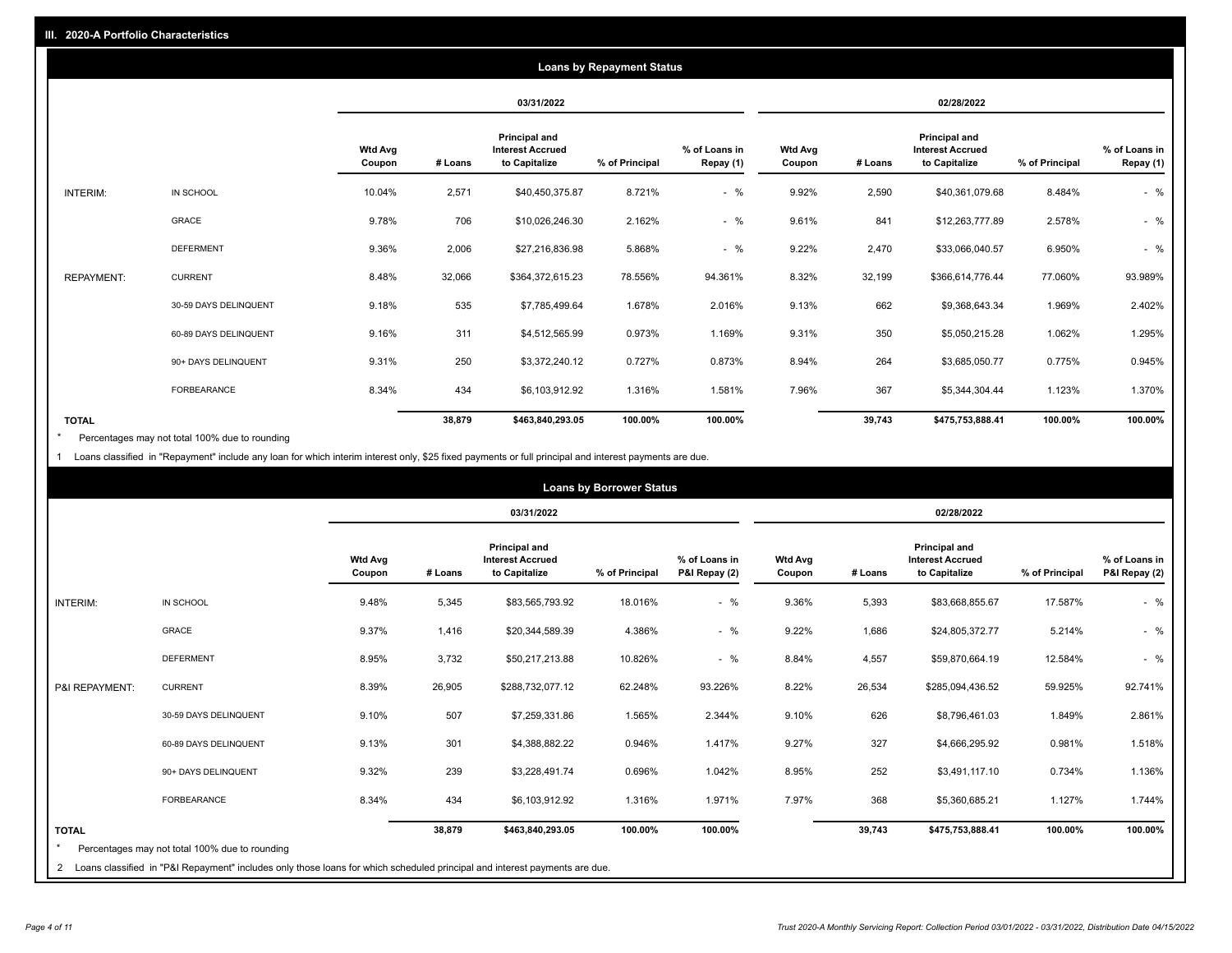|                                                                                                  | 3/31/2022        | 2/28/2022        |  |
|--------------------------------------------------------------------------------------------------|------------------|------------------|--|
| Pool Balance                                                                                     | \$463,840,293.05 | \$475,753,888.41 |  |
| Total # Loans                                                                                    | 38,879           | 39,743           |  |
| Total # Borrowers                                                                                | 37,650           | 38,489           |  |
| Weighted Average Coupon                                                                          | 8.72%            | 8.58%            |  |
| Weighted Average Remaining Term                                                                  | 131.14           | 131.74           |  |
| Percent of Pool - Cosigned                                                                       | 93.1%            | 93.0%            |  |
| Percent of Pool - Non Cosigned                                                                   | 6.9%             | 7.0%             |  |
| Borrower Interest Accrued for Period                                                             | \$3,213,932.64   | \$2,934,431.94   |  |
| <b>Outstanding Borrower Interest Accrued</b>                                                     | \$28,951,811.70  | \$30,329,052.72  |  |
| Gross Principal Realized Loss - Periodic *                                                       | \$1,253,778.45   | \$768,216.87     |  |
| Gross Principal Realized Loss - Cumulative *                                                     | \$13,478,732.58  | \$12,224,954.13  |  |
| Recoveries on Realized Losses - Periodic                                                         | \$79,626.98      | \$67,833.48      |  |
| Recoveries on Realized Losses - Cumulative                                                       | \$1,231,326.47   | \$1,151,699.49   |  |
| Net Losses - Periodic                                                                            | \$1,174,151.47   | \$700,383.39     |  |
| Net Losses - Cumulative                                                                          | \$12,247,406.11  | \$11,073,254.64  |  |
| Non-Cash Principal Activity - Capitalized Interest                                               | \$2,013,376.40   | \$1,229,252.13   |  |
| Since Issued Total Constant Prepayment Rate (CPR) (1)                                            | 14.02%           | 13.69%           |  |
| <b>Loan Substitutions</b>                                                                        | \$0.00           | \$0.00           |  |
| <b>Cumulative Loan Substitutions</b>                                                             | \$0.00           | \$0.00           |  |
| <b>Unpaid Servicing Fees</b>                                                                     | \$0.00           | \$0.00           |  |
| <b>Unpaid Administration Fees</b>                                                                | \$0.00           | \$0.00           |  |
| <b>Unpaid Carryover Servicing Fees</b>                                                           | \$0.00           | \$0.00           |  |
| Note Interest Shortfall                                                                          | \$0.00           | \$0.00           |  |
| Loans in Modification                                                                            | \$19,144,033.98  | \$19,164,847.86  |  |
| % of Loans in Modification as a % of Loans in Repayment (P&I)                                    | 6.31%            | 6.35%            |  |
|                                                                                                  |                  |                  |  |
| % Annualized Gross Principal Realized Loss - Periodic as a %<br>of Loans in Repayment (P&I) * 12 | 4.96%            | 3.05%            |  |
| % Gross Principal Realized Loss - Cumulative as a % of                                           |                  |                  |  |

\* In accordance with the Servicer's current policies and procedures, after September 1, 2017 loans subject to bankruptcy claims generally will not be reported as a charged- off unless and until they are delinquent for 120

1.99% 1.81%

(1) For additional information, see 'Since Issued CPR Methodology' found in section VIII of this report .

Original Pool Balance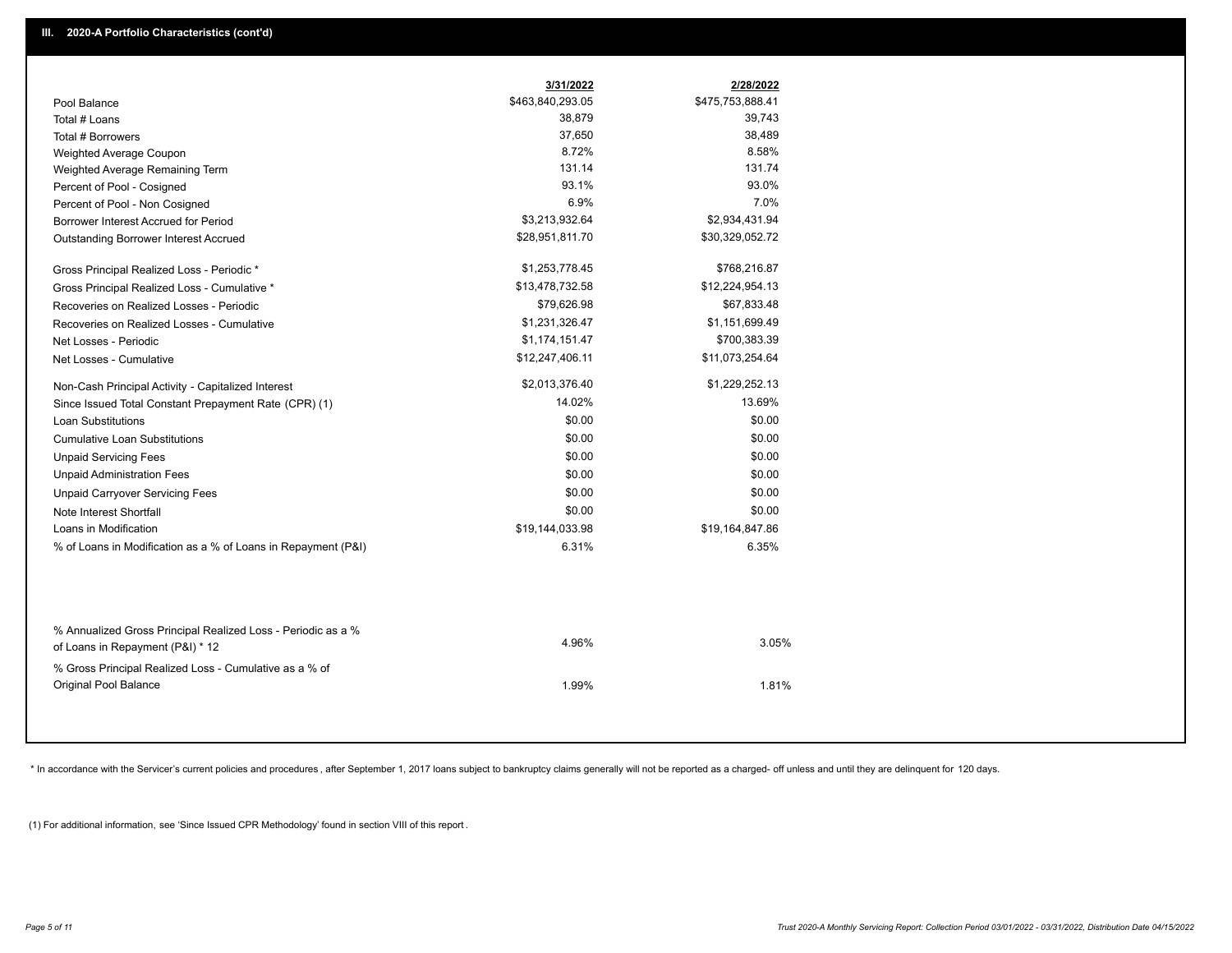## **Loan Program**

A

|                                    | Weighted<br>Average | # LOANS  | <b>\$ AMOUNT</b> | % *       |
|------------------------------------|---------------------|----------|------------------|-----------|
| - Smart Option Interest-Only Loans | 7.65%               | 9,571    | \$82,671,957.37  | 17.823%   |
| - Smart Option Fixed Pay Loans     | 8.76%               | 9,859    | \$144,359,568.76 | 31.123%   |
| - Smart Option Deferred Loans      | 9.07%               | 19,449   | \$236,808,766.92 | 51.054%   |
| - Other Loan Programs              | $0.00\%$            | $\Omega$ | \$0.00           | $0.000\%$ |
| <b>Total</b>                       | 8.72%               | 38,879   | \$463,840,293.05 | 100.000%  |

\* Percentages may not total 100% due to rounding

B

C

**Index Type**

|                       | Weighted<br>Average | # LOANS | <b>\$ AMOUNT</b> | $%$ *     |
|-----------------------|---------------------|---------|------------------|-----------|
| - Fixed Rate Loans    | 9.50%               | 15,838  | \$204,597,224.98 | 44.109%   |
| - LIBOR Indexed Loans | 8.10%               | 23,041  | \$259,243,068.07 | 55.891%   |
| - Other Index Rates   | 0.00%               |         | \$0.00           | $0.000\%$ |
| <b>Total</b>          | 8.72%               | 38,879  | \$463,840,293.05 | 100.000%  |

\* Percentages may not total 100% due to rounding

# **Weighted Average Recent FICO**

| (2)<br>Wtd Avg Recent FICO Band | # LOANS        | <b>\$ AMOUNT</b> | $\frac{9}{6}$ * |
|---------------------------------|----------------|------------------|-----------------|
| $0 - 639$                       | 2,224          | \$26,335,340.76  | 5.678%          |
| 640 - 669                       | 2,171          | \$26,276,170.03  | 5.665%          |
| 670 - 699                       | 4,090          | \$50,643,283.88  | 10.918%         |
| 700 - 739                       | 8,536          | \$104,602,287.36 | 22.551%         |
| $740 +$                         | 21,856         | \$255,964,550.42 | 55.184%         |
| $N/A$ <sub>(1)</sub>            | $\overline{2}$ | \$18,660.60      | $0.004\%$       |
| <b>Total</b>                    | 38,879         | \$463,840,293.05 | 100.000%        |
|                                 |                |                  |                 |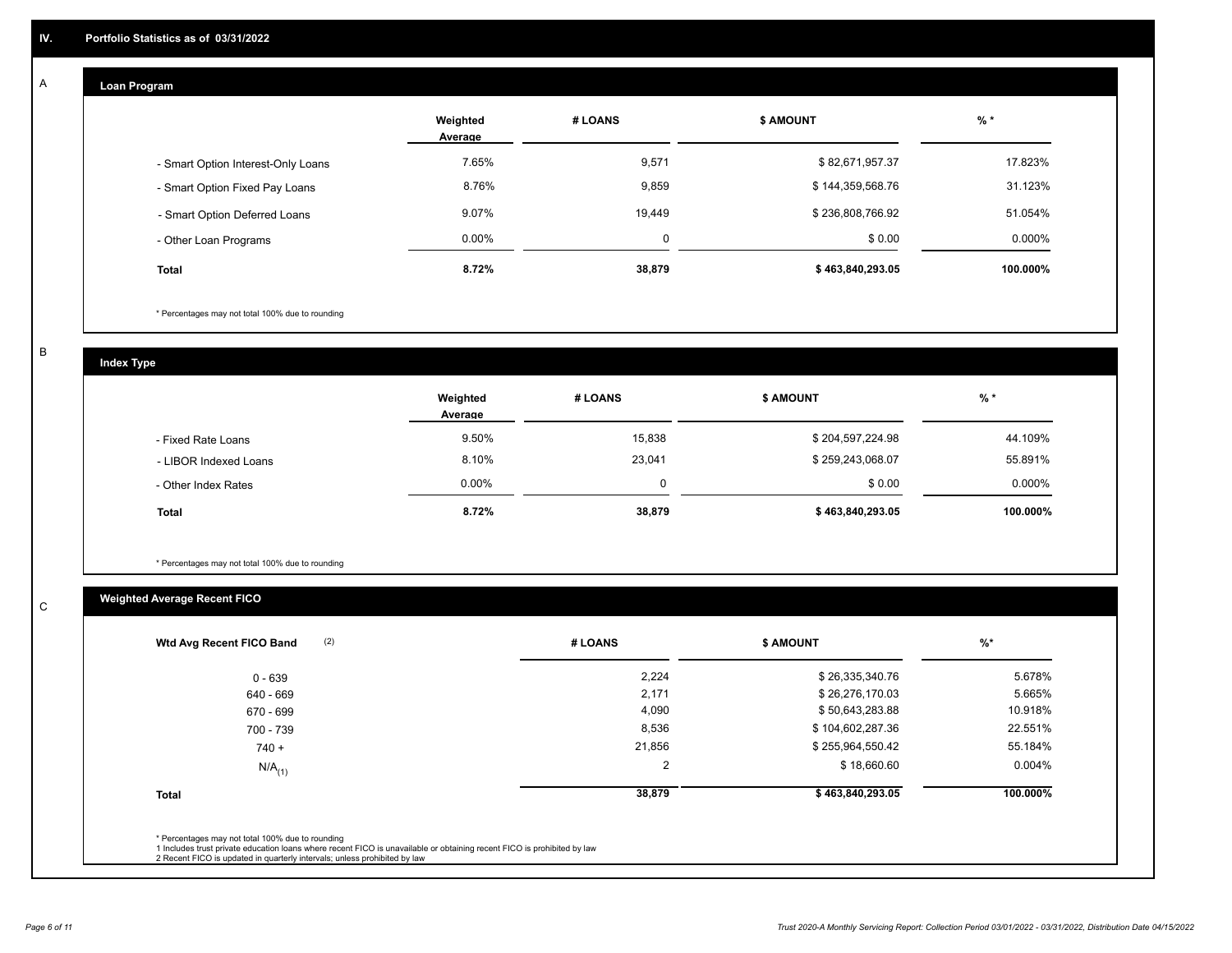| ٧. |       | 2020-A Reserve Account and Principal Distribution Calculations                  |                  |  |
|----|-------|---------------------------------------------------------------------------------|------------------|--|
| А. |       | <b>Reserve Account</b>                                                          |                  |  |
|    |       | Specified Reserve Account Balance                                               | \$1,729,328.00   |  |
|    |       | <b>Actual Reserve Account Balance</b>                                           | \$1,729,328.00   |  |
| В. |       | <b>Principal Distribution Amount</b>                                            |                  |  |
|    | i.    | <b>Class A Notes Outstanding</b>                                                | \$312,917,195.49 |  |
|    | ii.   | Pool Balance                                                                    | \$463,840,293.05 |  |
|    | iii.  | First Priority Principal Distribution Amount (i - ii)                           | \$0.00           |  |
|    | iv.   | Class A and B Notes Outstanding                                                 | \$359,917,195.49 |  |
|    | v.    | First Priority Principal Distribution Amount                                    | \$0.00           |  |
|    | vi.   | Pool Balance                                                                    | \$463,840,293.05 |  |
|    | vii.  | Specified Overcollateralization Amount                                          | \$115,960,073.26 |  |
|    | viii. | Regular Principal Distribution Amount (if (iv > 0, (iv - v) - (vi - vii))       | \$12,036,975.70  |  |
|    | ix.   | Pool Balance                                                                    | \$463,840,293.05 |  |
|    | х.    | 10% of Initial Pool Balance                                                     | \$67,608,928.02  |  |
|    | xi.   | First Priority Principal Distribution Amount                                    | \$0.00           |  |
|    | xii.  | Regular Principal Distribution Amount                                           | \$12,036,975.70  |  |
|    | xiii. | Available Funds (after payment of waterfall items A through I)                  | \$690,384.15     |  |
|    | xiv.  | Additional Principal Distribution Amount (if(vi <= x,min(xiii, vi - xi - xii))) | \$0.00           |  |
|    |       |                                                                                 |                  |  |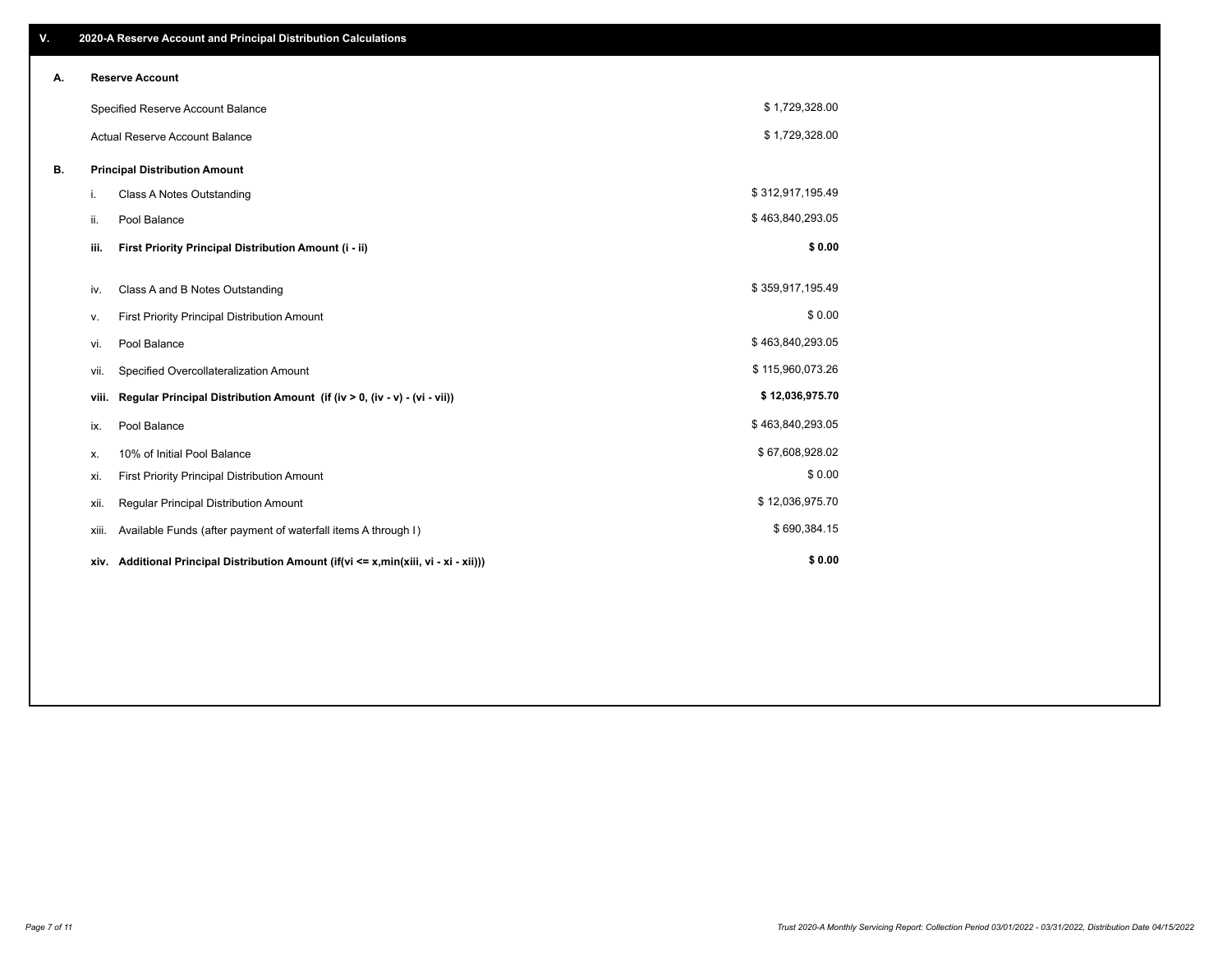|    |                                                         | Paid            | <b>Funds Balance</b> |
|----|---------------------------------------------------------|-----------------|----------------------|
|    | <b>Total Available Funds</b>                            |                 | \$13,719,584.67      |
| A  | <b>Trustee Fees</b>                                     | \$18,375.00     | \$13,701,209.67      |
| В  | <b>Servicing Fees</b>                                   | \$299,430.91    | \$13,401,778.76      |
| C  | i. Administration Fees                                  | \$8,333.00      | \$13,393,445.76      |
|    | ii. Unreimbursed Administrator Advances plus any Unpaid | \$1,000.00      | \$13,392,445.76      |
| D  | Class A Noteholders Interest Distribution Amount        | \$547,585.91    | \$12,844,859.85      |
| Е  | First Priority Principal Payment                        | \$0.00          | \$12,844,859.85      |
| F. | Class B Noteholders Interest Distribution Amount        | \$117,500.00    | \$12,727,359.85      |
| G  | <b>Reinstatement Reserve Account</b>                    | \$0.00          | \$12,727,359.85      |
| H  | Regular Principal Distribution                          | \$12,036,975.70 | \$690,384.15         |
|    | <b>Carryover Servicing Fees</b>                         | \$0.00          | \$690,384.15         |
| J  | Additional Principal Distribution Amount                | \$0.00          | \$690,384.15         |
| Κ  | Unpaid Expenses of Trustee                              | \$0.00          | \$690,384.15         |
| L. | Unpaid Expenses of Administrator                        | \$0.00          | \$690,384.15         |
| М  | Remaining Funds to the Residual Certificateholders      | \$690,384.15    | \$0.00               |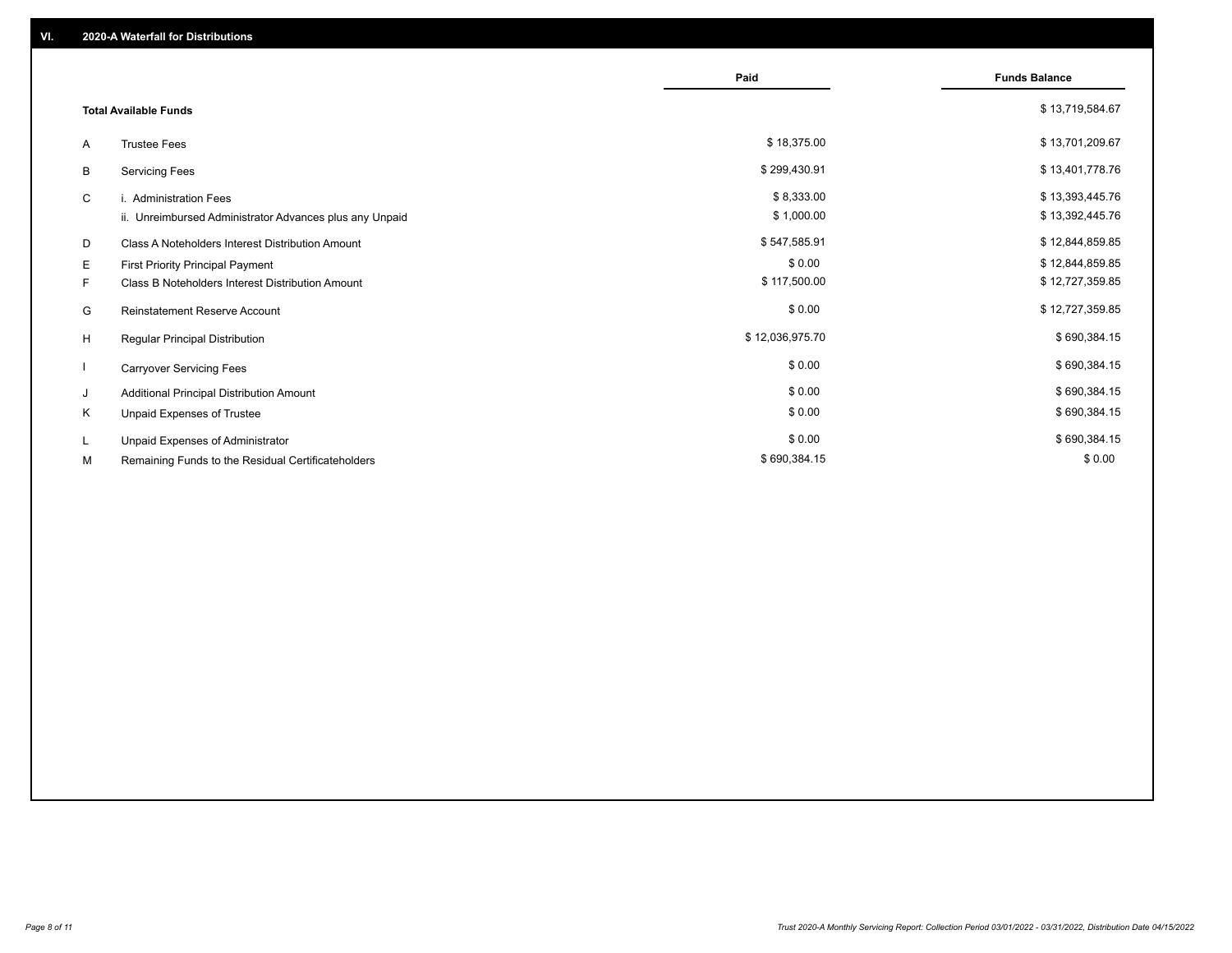| <b>Distribution Amounts</b>                                |                         |                         |                         |  |  |  |  |
|------------------------------------------------------------|-------------------------|-------------------------|-------------------------|--|--|--|--|
|                                                            | A <sub>2</sub> A        | A <sub>2</sub> B        | в                       |  |  |  |  |
| Cusip/Isin                                                 | 78449UAB4               | 78449UAC2               | 78449UAD0               |  |  |  |  |
| <b>Beginning Balance</b>                                   | \$270,631,087.99        | \$42,286,107.50         | \$47,000,000.00         |  |  |  |  |
| Index                                                      | <b>FIXED</b>            | <b>LIBOR</b>            | <b>FIXED</b>            |  |  |  |  |
| Spread/Fixed Rate                                          | 2.23%                   | 0.83%                   | 3.00%                   |  |  |  |  |
| Record Date (Days Prior to Distribution)                   | 1 NEW YORK BUSINESS DAY | 1 NEW YORK BUSINESS DAY | 1 NEW YORK BUSINESS DAY |  |  |  |  |
| Accrual Period Begin                                       | 3/15/2022               | 3/15/2022               | 3/15/2022               |  |  |  |  |
| <b>Accrual Period End</b>                                  | 4/15/2022               | 4/15/2022               | 4/15/2022               |  |  |  |  |
| Daycount Fraction                                          | 0.08333333              | 0.08611111              | 0.08333333              |  |  |  |  |
| Interest Rate*                                             | 2.23000%                | 1.22657%                | 3.00000%                |  |  |  |  |
| <b>Accrued Interest Factor</b>                             | 0.001858333             | 0.001056213             | 0.002500000             |  |  |  |  |
| <b>Current Interest Due</b>                                | \$502,922.77            | \$44,663.14             | \$117,500.00            |  |  |  |  |
| Interest Shortfall from Prior Period Plus Accrued Interest | $\mathsf{\$}$ -         | $\mathsf{\$}$ -         | $$ -$                   |  |  |  |  |
| <b>Total Interest Due</b>                                  | \$502,922.77            | \$44,663.14             | \$117,500.00            |  |  |  |  |
| <b>Interest Paid</b>                                       | \$502,922.77            | \$44,663.14             | \$117,500.00            |  |  |  |  |
| Interest Shortfall                                         | $\mathsf{\$}$ -         | $\mathsf{\$}$ -         | $\mathsf{\$}$ -         |  |  |  |  |
| <b>Principal Paid</b>                                      | \$10,410,357.36         | \$1,626,618.34          | $$ -$                   |  |  |  |  |
| <b>Ending Principal Balance</b>                            | \$260,220,730.63        | \$40,659,489.16         | \$47,000,000.00         |  |  |  |  |
| Paydown Factor                                             | 0.032532367             | 0.032532367             | 0.000000000             |  |  |  |  |
| <b>Ending Balance Factor</b>                               | 0.813189783             | 0.813189783             | 1.000000000             |  |  |  |  |

\* Pay rates for Current Distribution. For the interest rates applicable to the next distribution date, please see https://www.salliemae.com/about/investors/data/SMBabrate.txt.

**VII. 2020-A Distributions**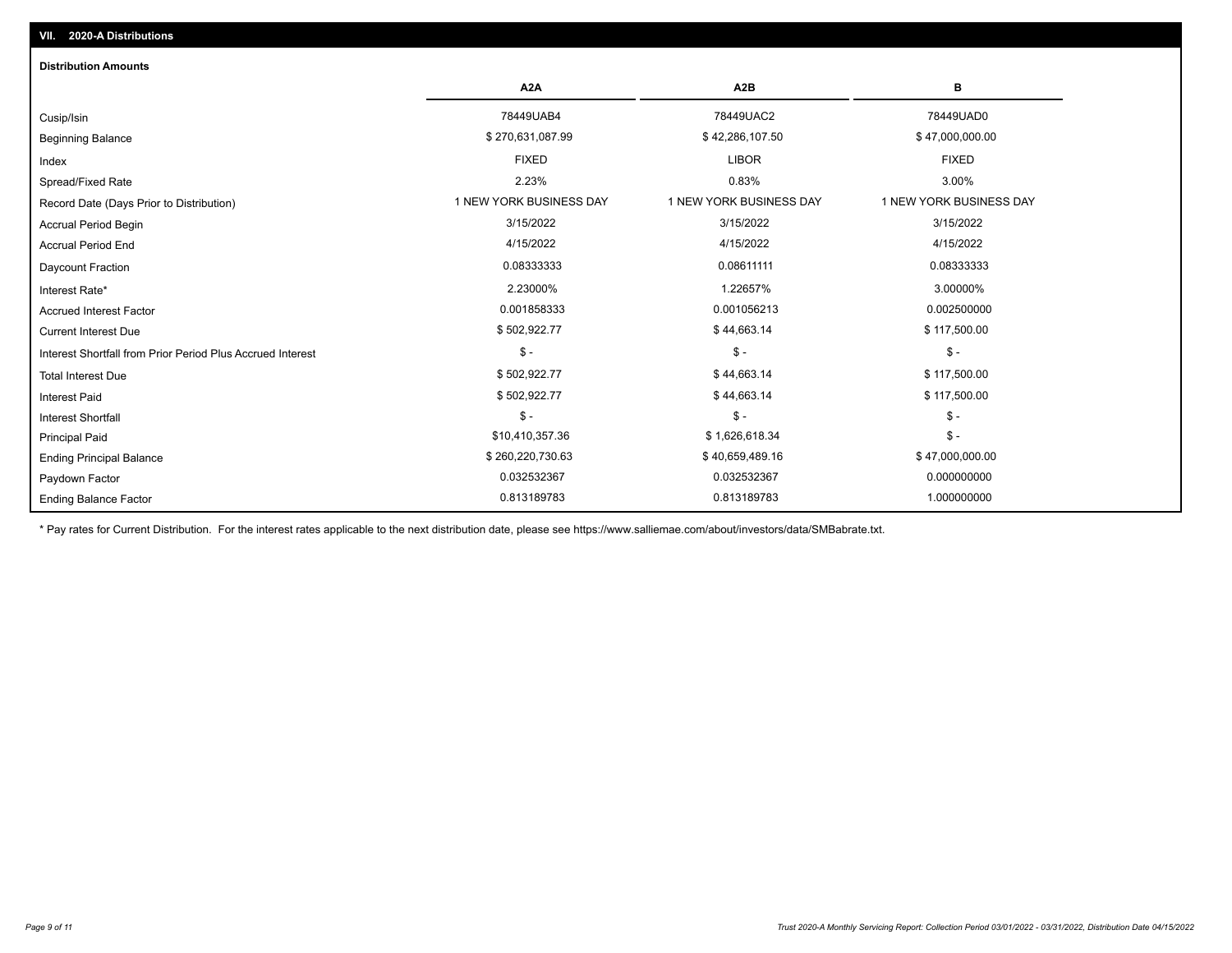#### **Since Issued Total CPR**

$$
\text{total cPR} = 1 - \left(\frac{APB}{PPB}\right)^{\left(\frac{12}{MSC}\right)}
$$

APB = Actual period-end Pool Balance PPB = Projected period-end Pool Balance assuming no prepayments and no defaults Pool Balance = Sum(Principal Balance + Interest Accrued to Capitalize Balance) MSC = Months Since Cut-Off

I J Ι

#### **Since-Issued Total Constant Prepayment Rate (CPR)**

Since-Issued Total CPR measures prepayments, both voluntary and involuntary, for a trust student loan pool over the life of a transaction. For each trust distribution, the actual month-end pool balance is compared against a month-end pool balance originally projected at issuance assuming no prepayments and defaults. For purposes of Since- Issued Total CPR calculations, projected period end pool balance assumes in-school status loans have up to a six month grace period before moving to repayment, grace status loans remain in grace status until their status end date and then to move to full principal and interest repayment, loans subject to interim interest or fixed payments during their in-school and grace period continue paying interim interest or fixed payments until full